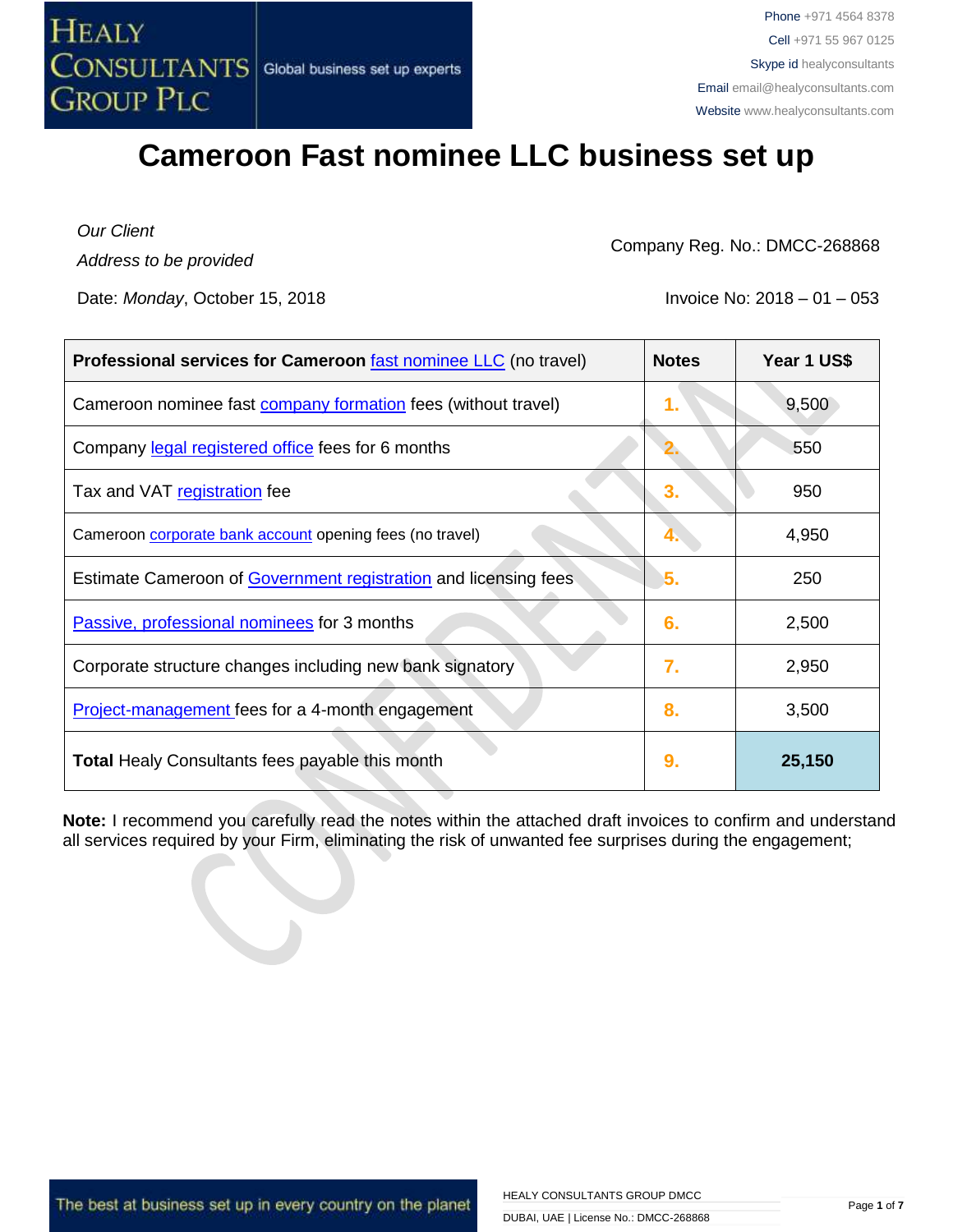

#### *Notes to invoice above:*

**1.** Healy Consultants Group PLC's fees to legally register Our Client Cameroon entity with our temporary professional, passive nominee [shareholders and directors](http://www.healyconsultants.com/corporate-advisory-services/nominee-shareholders-directors/) and bank signatory. Within 3 weeks, my team and I will email you **i)** a company registration number, **ii)** a corporate bank account number, **iii)** a city center business address **iv)** a tax number and **iv)** a proforma Cameroon sales invoice template complying with Cameroon company law;

All engagement fees are agreed and paid up front and agree to the fees published on our country web pages. Consequently, there are no hidden fees nor surprises nor ambushes throughout the engagement. All engagement deadlines are agreed up front in the form of [a detailed project plan,](http://www.healyconsultants.com/example-detailed-project-plan/) mapping out deliverables by week throughout the engagement term;



Every week during the engagement, Healy Consultants Group PLC emails Our Client a detailed email engagement [status update.](http://www.healyconsultants.com/index-important-links/weekly-engagement-status-email/) Our Client is immediately informed of engagement problems and solutions. In your preferred language, your dedicated Engagement Project Manager will communicate with you via phone, Skype, WhatsApp, Viber, sms, WeChat, Telegram, QQ, Facebook Messenger or Line Messenger;

- **2.** In accordance with [Uniform Corporate Act](https://www.droit-afrique.com/uploads/OHADA-Uniform-Act-1997-commercial-companies.pdf) a company shall as from the date of its incorporation have a legal registered office in Cameroon, to which all official government communications and notices may be addressed. To comply with this statutory requirement, Healy Consultants Group PLC will supply the registered office address of Our Client Cameroon company. This address will be used to receive Government correspondence including **i)** tax letters **ii)** notice of the legal annual return and **iii)** all Government communications. Most of our Clients wish to place [Healy Consultants Group PLC' affiliate office address](http://www.healyconsultants.com/corporate-outsourcing-services/company-secretary-and-legal-registered-office/) on invoices, contracts, websites and business cards. Because PSP licensing requires physical office space in most countries of the world, Healy Consultants Group PLC assumes Our Client will discontinue registered address services over the coming months, most likely in March 2019. Our Firm will refund if necessary some fees, pro-rated to the duration of the services;
- **3.** In accordance with Cameroon [regulations,](https://www.droit-afrique.com/uploads/OHADA-Uniform-Act-1997-commercial-companies.pdf) each entity must register for corporate tax and VAT. Healy Consultants Group PLC will determine during the engagement whether Our Client entity can benefit from VAT registration exemptions;
- 4. Healy Consultants Group PLC will be pleased to open a Cameroon corporate [bank account,](http://www.healyconsultants.com/vietnam-company-registration/formation-support-services/#banking) without your travel. It is a time-consuming task, Healy Consultants Group PLC will shelter Our Client from the administrative hurdles. As you can appreciate, it is a challenging task to secure corporate bank account approval through a newly formed company. At the beginning of the engagement, Healy Consultants Group PLC will secure corporate bank account approval using our professional, passive nominee shareholder, director and bank signatory. We will prepare a quality business plan for the bank; to optimize the probability of corporate bank account approval. Following completion of Cameroon business set up, Our Client will appoint their preferred shareholders and directors and bank signatory;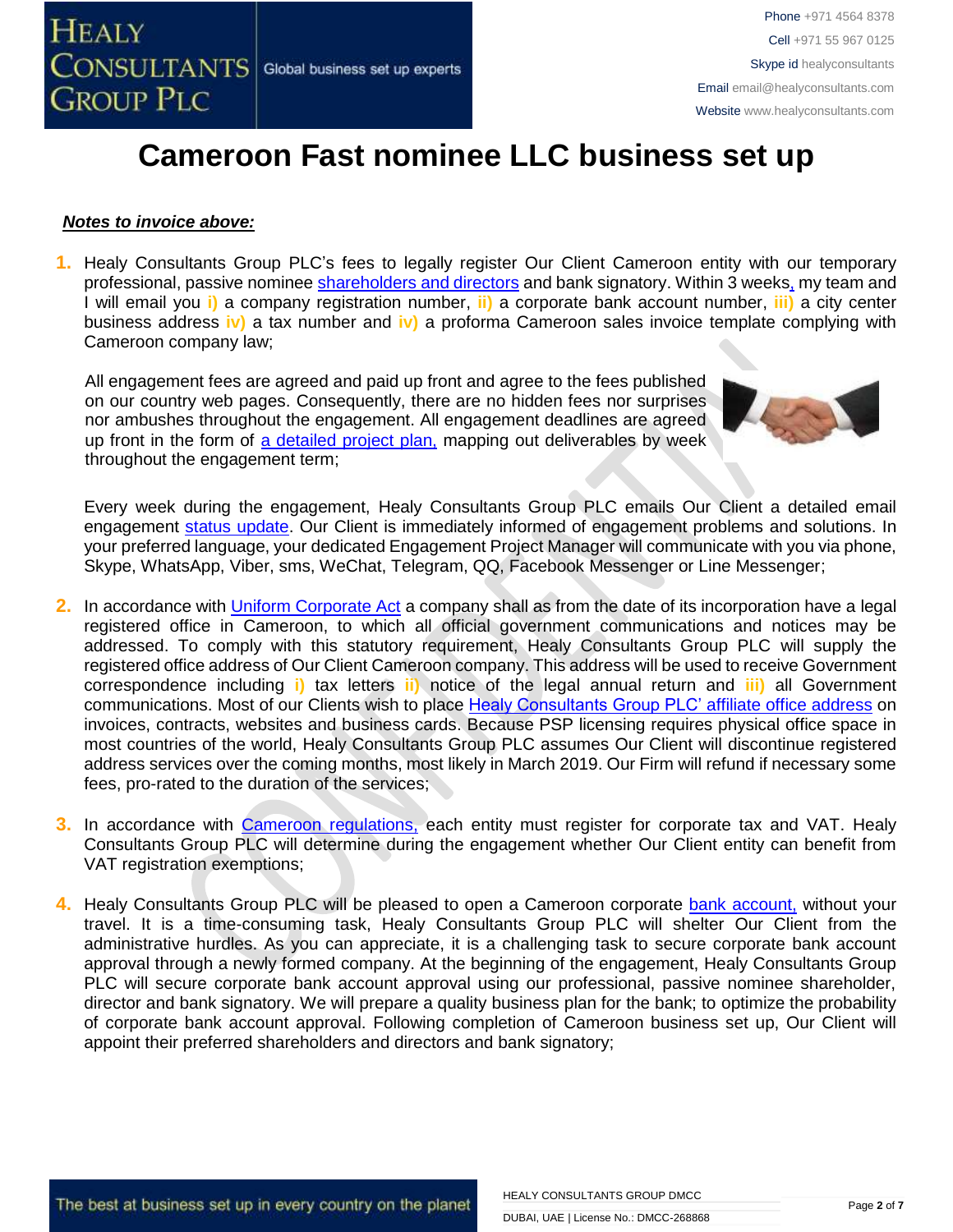Global banks continue to tighten corporate bank account opening procedures, their internal compliance departments completing more thorough due diligence of Clients. Consequently, Our Client should expect the bank account approval period to take at least 3 weeks from submission of a complete quality application 3. Similar timelines will apply for changes of bank signatories. Depending on Our Client business and nationality, there is a 40% probability the banks will request beneficial owners and future bank signatories to travel to for a one hour bank interview. Healy Consultants Group PLC will try its best to negotiate with the bank for a travel exemption. If Our Client staff must travel for bank account signatory change, Healy Consultants Group PLC will refund Our Client US\$1,250;

Before releasing account numbers and allowing Our Client to receive funds on behalf of its customers, Our Client expects the bank's risk department to request additional [KYC,](http://www.healyconsultants.com/due-diligence/) including evidence of qualifications of the directors and senior managers of the business and additional KYC information on Our Client Group and its UBOs. There is also a 20% probability the bank in-house Legal and Compliance Department close down the corporate bank account of the entity after the same starts trading. In the unfortunate event this occurs, Healy Consultants Group PLC will immediately discuss alternative corporate bank account [solutions \(click](http://www.healyconsultants.com/global-corporate-banking-for-resident-company/)  [link\)](http://www.healyconsultants.com/global-corporate-banking-for-resident-company/). The banks enjoy ultimate power of approval of corporate bank account applications. Consequently, guaranteed success is outside of Healy Consultants Group PLC's control. What is inside our control is the preparation and submission of a high-quality bank application; maximizing the likelihood of approval.

If required by Cameroon law Healy Consultants Group PLC will also assist our Client to open a capital account in Cameroon during the change of corporate structure process. This corporate bank account must be used to channel **i)** paid up share capital **ii)** other funds invested in Cameroon and **iii)** all future earnings made in Cameroon remitted abroad. The capital account may be used to convert US\$ or another foreign currency preferred by our Client;

- **5.** This fee is an estimate of Government costs payable during your Firm's engagement. All Government fee payments will be supported by original receipts and invoices. Examples of Government costs include **i)** reserving the company name, **ii)** registration with the Chamber of Commerce, **iii)** registers with the [Stamp](http://www.impots.cm/?hl=en_US)  [Duty Office,](http://www.impots.cm/?hl=en_US) **v)** application to the [Registrar of Companies,](http://www.cfce.cm/) **vi)** publish the registration of the company in the legal journal **vii)** declare the existence of the company before the authorities in charge of the industry, Department of Labour and personnel employed with the [Caisse Nationale de Prevoyance Sociale](http://www.cnps.cm/) NSIF/CNPS. Following engagement completion, Healy Consultants Group PLC will refund our Client any excess of funds received over actual Government costs paid. If our estimate is below actual Government fees, Healy Consultants Group PLC will only proceed with submission of the licensing application after our Client settles complete actual Government fees payable;
- **6.** Appointment of Healy Consultants Group PLC professional, passive [nominee shareholders](http://www.healyconsultants.com/corporate-advisory-services/nominee-shareholders-directors/national-shareholder-services/) and [directors](http://www.healyconsultants.com/corporate-advisory-services/nominee-shareholders-directors/resident-director-services/) (click links) and bank signatory enables Our Client to fast secure **i)** company numbers **ii)** corporate bank account numbers and **iii)** tax registration numbers. To action this strategy, Healy Consultants Group PLC will be pleased to provide Our Client with a full package of passive professional nominee services for 3 months until the corporate structure is successfully changed. Our service fee for the same is US\$2,500;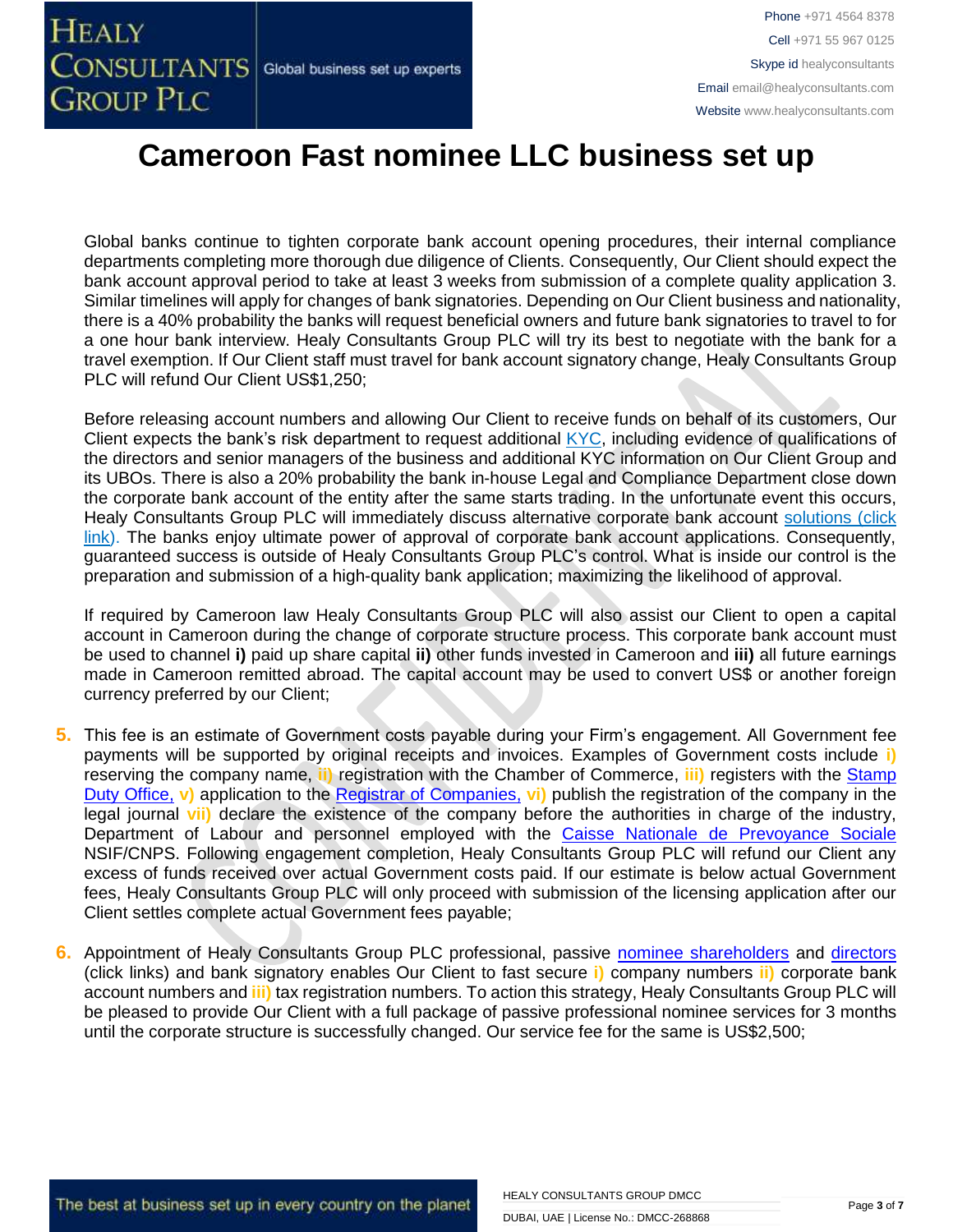

**7.** Following business set up completion, Healy Consultants Group PLC assists Our Client appoint their preferred shareholders and directors and bank signatory including **i)** seek approval for share purchase **ii)** change company name **iii)** change business activity **iv)** change director and company shareholder and v) secure an amended extract of commercial registrar reflecting all changes. Depending on Our Client staff nationality and the efficiency of the Government, this process can take up to 3 months.

Before the Cameroon bank approves Our Client's preferred bank signatory, the bank in-house Legal and Compliance Department will request additional Know Your Customer documents. Change of corporate structure and of bank signatory is a time-consuming task, but Healy Consultants Group PLC will shelter Our Client from this administrative burden;

- **8.** Healy Consultants Group PLC [project management](http://www.healyconsultants.com/company-formation/fees/project-management/) fees relate to time and resources dedicated to:
	- **a.** Setup a nominee LLC to meet Our Client requested timeframe;
	- **b.** Conduct thorough KYC on the nominee shareholders and directors;
	- **c.** devising strategies to **i)** minimise engagement period and **iii)** avoid need for a national [shareholder;](http://www.healyconsultants.com/corporate-advisory-services/nominee-shareholders-directors/national-shareholder-services/)
	- **d.** Source quality solutions for the active resident director and office space legal requirements;
	- **e.** submitting a high-quality licensing application to the Cameroon Government;
	- **f.** collating and supervising the legalisation and attestation and translation of Client's documents;
	- **g.** weekly detailed engagement [status updates](http://www.healyconsultants.com/index-important-links/weekly-engagement-status-email/) to Our Client and Friday conference calls;
	- **h.** payment of retainer fees to multiple local lawyers and accountants;
	- **i.** ensuring our Client complies with local regulations and legally owns and controls the new entity;
	- ascertain the specific accounting, tax, legal and compliance considerations;
	- **k.** finding solutions to [challenges that occur](http://www.healyconsultants.com/engagement-project-management/) throughout the engagement;
	- **l.** determining the local tax obligations of the business entity, including corporate income tax, withholding tax and sales taxes.
- **9.** Please review this invoice carefully to identify errors. During the rush of a business day, it is possible Healy Consultants inadvertently made fee calculation errors, typing errors or omitted services or omitted historic fee payments from Clients. In the unfortunate event, you identify invoice errors, please revert to me directly re the same. I apologize in advance if I or my staff made invoice errors;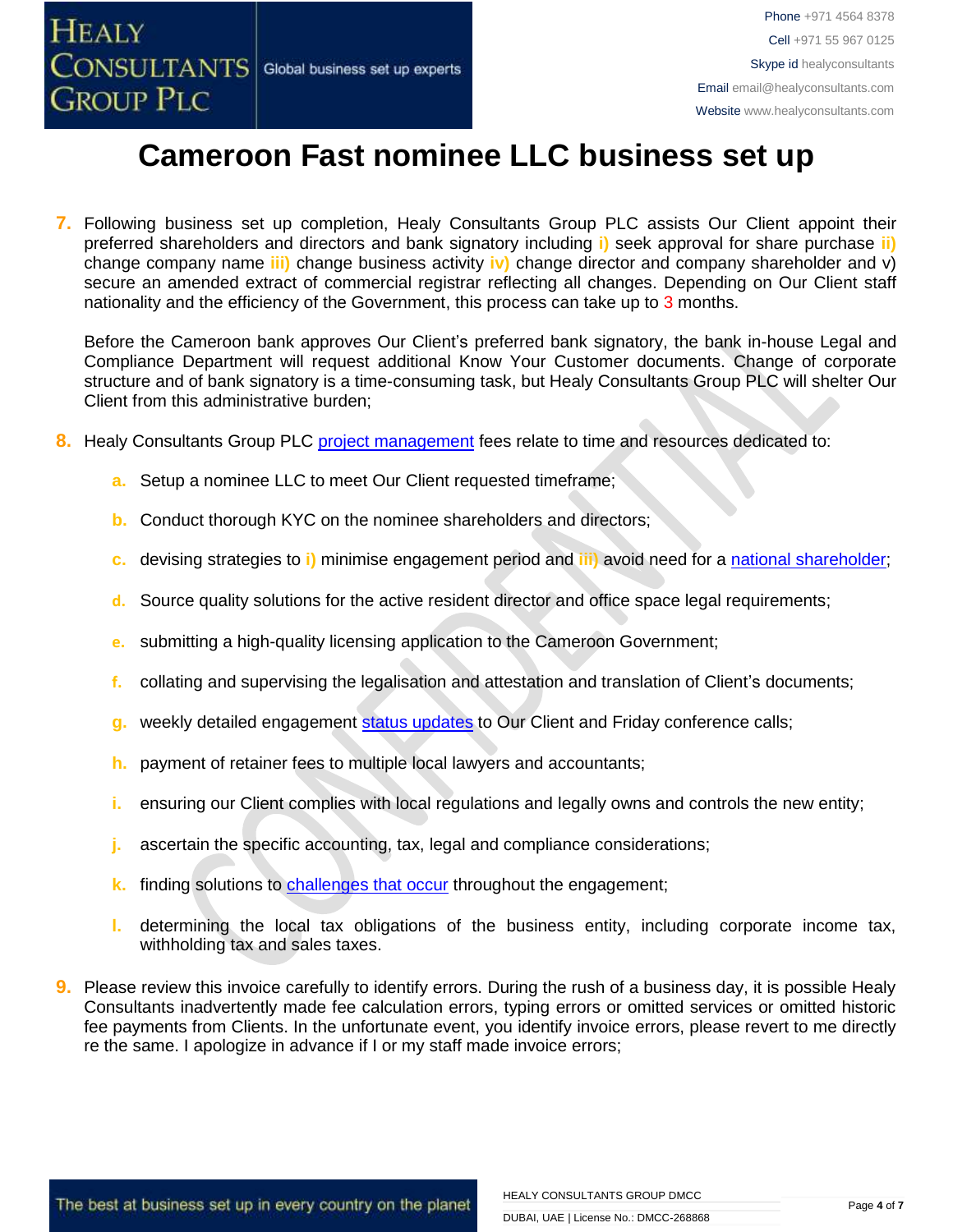

- **10.**The fees quoted in this invoice are a prediction of the fees required to efficiently and effectively complete this engagement in a timely manner. If during the engagement Healy Consultants Group PLC realizes that the project is more complex than anticipated, requiring a large additional investment of time, my Firm will revert to request additional fees. If Healy Consultants Group PLC completes the engagement faster and more easily than expected, Healy Consultants Group PLC is happy to refund some fees to Our Client;
- **11.**Engage Healy Consultants Group PLC to [project manage](http://www.healyconsultants.com/project-manage-engagements/) business set up in every country on the planet. We are the best in the [world](http://www.healyconsultants.com/best-in-the-world/) at what we do, timely completing the  $A$  to  $Z$  of every country engagement;
- **12.**During the engagement, Healy Consultants Group PLC will determine the minimum capital requirement for entity registration. Additionally, the the Cameroon Government can revert to require higher paid-up capital amounts at any time during the incorporation and licensing processes;
- **13.** If Our Client and Healy Consultants Group PLC properly plan this engagement, Our Client staff will *not* have to travel during this engagement. Healy Consultants Group PLC will efficiently and effectively and aggressively complete the engagement in a timely manner without our Client presence. Instead, our Client will need to **i)** sign and get documents legalized in their country's embassy and **ii)** courier the originals to Healy Consultants Group PLC office;
- **14.**Monthly and yearly Government tax obligations include **i)** monthly payroll reporting and **ii)** monthly VAT and annual corporation tax return filing. If you need our help, Healy Consultants Group PLC can complete monthly Government reporting for a monthly fee of US\$860. Healy Consultants Group PLC monthly support will include **i)** receive in dropbox the monthly invoices from our client **ii)** label monthly bank statement transactions **iii)** preparation and submission of VAT returns and **iv)** monitor monthly profit levels to minimize annual tax **v)** submission of monthly employee payroll reporting;
- **15.**During the engagement, shareholders and directors documents may need to be translated into the local language before the Government approves the license certificate. respectively. Consequently, Our Client should budget for possible additional translation and embassy atestation fees. Either our Client or Healy Consultants Group PLC can complete this administrative task;

As always, Healy Consultants Group PLC will negotiate with all third parties to eliminate or reduce additonal engagement costs. For transparency purposes, all third-party fee payments will be supported by original receipts and invoices. Examples of possible third-party payments include **i)** embassy fees **ii)** notary public costs **iii)** official translator fees;

**16.**If required, Healy Consultants Group PLC will be pleased to assist Our Client to secure employee visa approvals. Our fee is US\$8,950 for the first employee, US\$7,950 for the second employee, US\$6,950 per employee thereafter. During the engagement, Our Client should expect multiple times to revert for **i)** evidence the company has sufficient funds to pay the monthly salary of the work permit applicant for up to 1 year **ii)** evidence the applicant has the qualifications for the position on offer **iii)** evidence no local candidates were available to take over the role and **iv)** evidence the company business has a value added to the local economy (local income and expenses including job creations).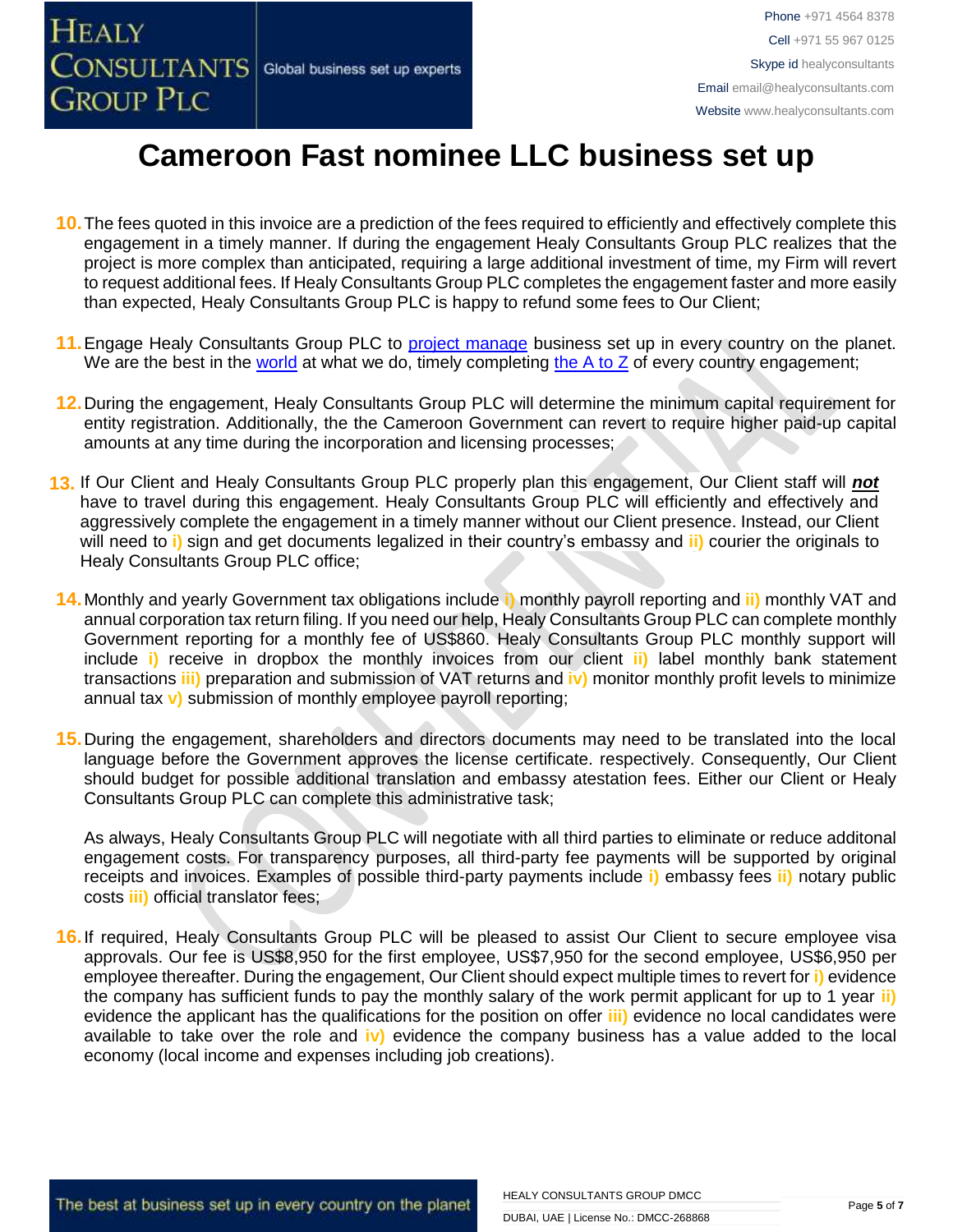

During the engagement, Healy Consultants Group PLC will also advise whether the Government applies expatriate to local quotas. The Government enjoys ultimate power of approval of visa applications. Consequently, guaranteed success is outside of Healy Consultants Group PLC' control. What is inside our control is the preparation and submission of a high quality immigration visa application that maximizes the likelihood of visa approval;

- 17. If our Client requires non-resident nominee shareholder and director services [\(click link\),](http://www.healyconsultants.com/corporate-outsourcing-services/nominee-shareholders-directors/) Healy Consultants Group PLC will be pleased to assist. Our fee for professional, passive nominee non-resident corporate shareholder amounts to US\$2,100 per annum. Our fee to be both non-resident nominee director and shareholder amounts to US\$6,600 per annum. Being the sole shareholders and sole director of a Client's company exposes Healy Consultants Group PLC to reputation, litigation and financial risk;
- **18.**Some of our Clients engage Healy Consultants Group PLC to [recruit \(click link\)](http://www.healyconsultants.com/corporate-outsourcing-services/how-we-help-our-clients-recruit-quality-employees/) local employees. We have a lot of experience in this area and we are quite skilled at securing quality candidates for our Clients;
- **19.**To assist our Clients to minimize foreign exchange costs, we offer the payment in SG\$, Euro, Pounds or US\$ . Kindly let me know in which currency your Firm prefers to settle our fees and I will send an updated invoice, thank you;
- **20.**Depending on Our Client business and nationality, the Cameroon Government may require a special regulatory license to carry on your business in the country. Healy Consultants Group PLC will assist our Client secure license approval; there may be additional engagement fees. However, the Government enjoys ultimate power of approval of company registrations and business licenses;
- **21.**It is important our Clients are aware of their personal and corporate tax obligations in their country of residence and domicile. Let us know if you need Healy Consultants Group PLC help to clarify your local and international annual tax reporting obligations;
- **22.**As stipulated on our [business website](http://www.healyconsultants.com/) and in section 3 of our engagement letter, Healy Consultants Group PLC will only commence the engagement following **i)** settlement of our fees and **ii)** completion and signing of our legal engagement letter;
- **23.**Healy Consultants Group PLC will only proceed with the licensing of the company after 100% of [due diligence](http://www.healyconsultants.com/due-diligence/)  [documentation](http://www.healyconsultants.com/due-diligence/) is received by email. Healy Consultants Group PLC will only submit a licensing application after 100% of the Client's original due diligence documentation is received by courier;
- 24. During the annual renewal engagement with our Client, our in-house Legal and Compliance Department [\(click link\)](http://www.healyconsultants.com/about-us/key-personnel/cai-xin-profile/) reviews the quality and completeness of our Client file. Consequently, Healy Consultants Group PLC may revert to our Client to ask for more up to date [due diligence documentation;](http://www.healyconsultants.com/due-diligence/)
- **25.**Thank you for your business and we look forward to working closely with you over the coming months as we [project manage \(click link\)](http://www.healyconsultants.com/about-us/why-us/a-to-z-of-business-set-up/) Our Client Cameroon business set up.